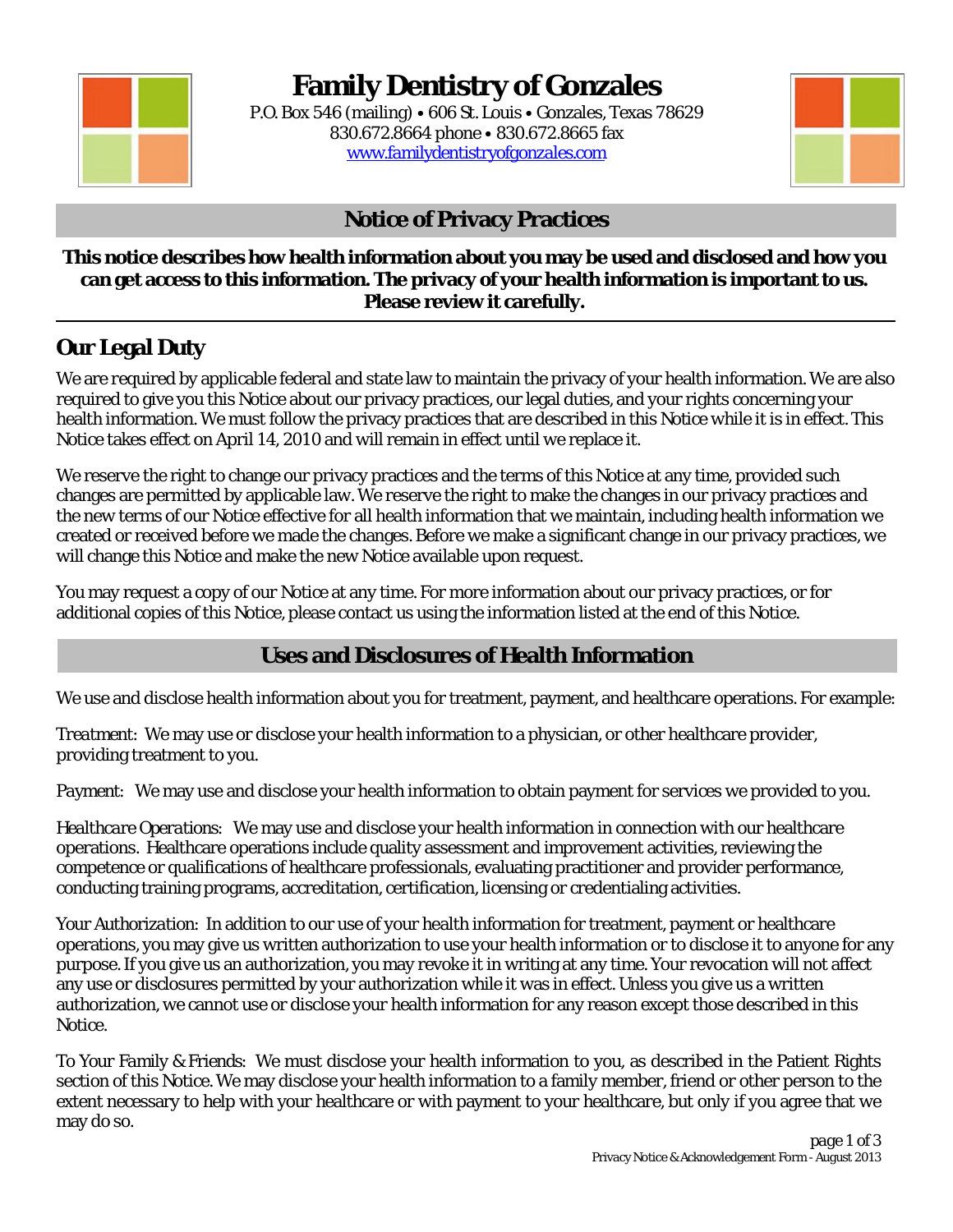*Persons Involved in Care:* We may use or disclose health information to notify or assist in the notification of (including identifying or locating) a family member, your personal representative or another person responsible for your care, of your location, your general condition, or death. If you are present, then prior to use or disclosure of your health information, we will provide you with an opportunity to object to such uses or disclosures. In the event of your incapacity or emergency circumstances, we will disclose health information based on a determination using our professional judgment disclosing only health information that is directly relevant to the person's involvement in your healthcare. We will also use our professional judgment and our experience with common practice to make reasonable inferences of your best interest in allowing a person to pick up filled prescriptions, medical supplies, x-rays, or other similar forms of health information.

*Marketing Health-Related Services:* We will not use your health information for marketing communications without your written authorization.

*Required by Law:* We may use or disclose your health information when we are required to do so by law.

*Abuse or Neglect:* We may disclose your health information to appropriate authorities if we reasonably believe that you are a possible victim of abuse, neglect, or domestic violence or the possible victim of other crimes. We may disclose your health information to the extent necessary to avert a serious threat to your health or safety or the health or safety of others.

*National Security:* We may disclose to the military authorities the health information of Armed Forces personnel under certain circumstances. We may disclose to authorized federal officials health information required for lawful intelligence, counterintelligence, and other national security activities. We may disclose to correctional institution or law enforcement official having lawful custody of protected health information of inmate or patient under certain circumstances.

*Appointment Reminders:* We may use or disclose your health information to provide you with appointment reminders (such as voicemail messages, postcards, or letters).

#### **Patient Rights**

*Access:* You have the right to look at or get copies of your health information, with limited exceptions. You may request that we provide copies in a format other than photocopies. We will use the format you request unless we cannot practicably do so. You must make a request in writing to obtain access to your health information. You may obtain a form to request access by using the contact information listed at the end of this Notice. We will charge you a reasonable cost-based fee for the expenses such as copies and staff time. You may also request access by sending us a letter to the address at the end of this Notice. If you request copies, we will charge you \$0.30 for each page, \$10.00 per hour for staff time to locate and copy your health information, and postage if you want the copies mailed to you. If you request an alternative format, we will charge a cost-based fee for providing your health information in that format. If you prefer, we will prepare a summary or an explanation of your health information for a fee. Contact us using the *information listed at the end of this Notice for a full explanation of our fee structure.*

*Disclosure Accounting:* You have the right to receive a list of instances in which we or our business associates disclosed your health information for purposes, other than treatment, payment, healthcare operations and certain other activities, for the last 6 years, but not before April 14, 2003. If you request this accounting more than once in a 12-month period, we may charge you a reasonable, cost-based fee for responding to these additional requests.

*Restrictions:* You have the right to request that we place additional restrictions on our use or disclosure of your health information. We are not required to agree to these additional restrictions, but if we do, we will abide by our agreement (except in an emergency).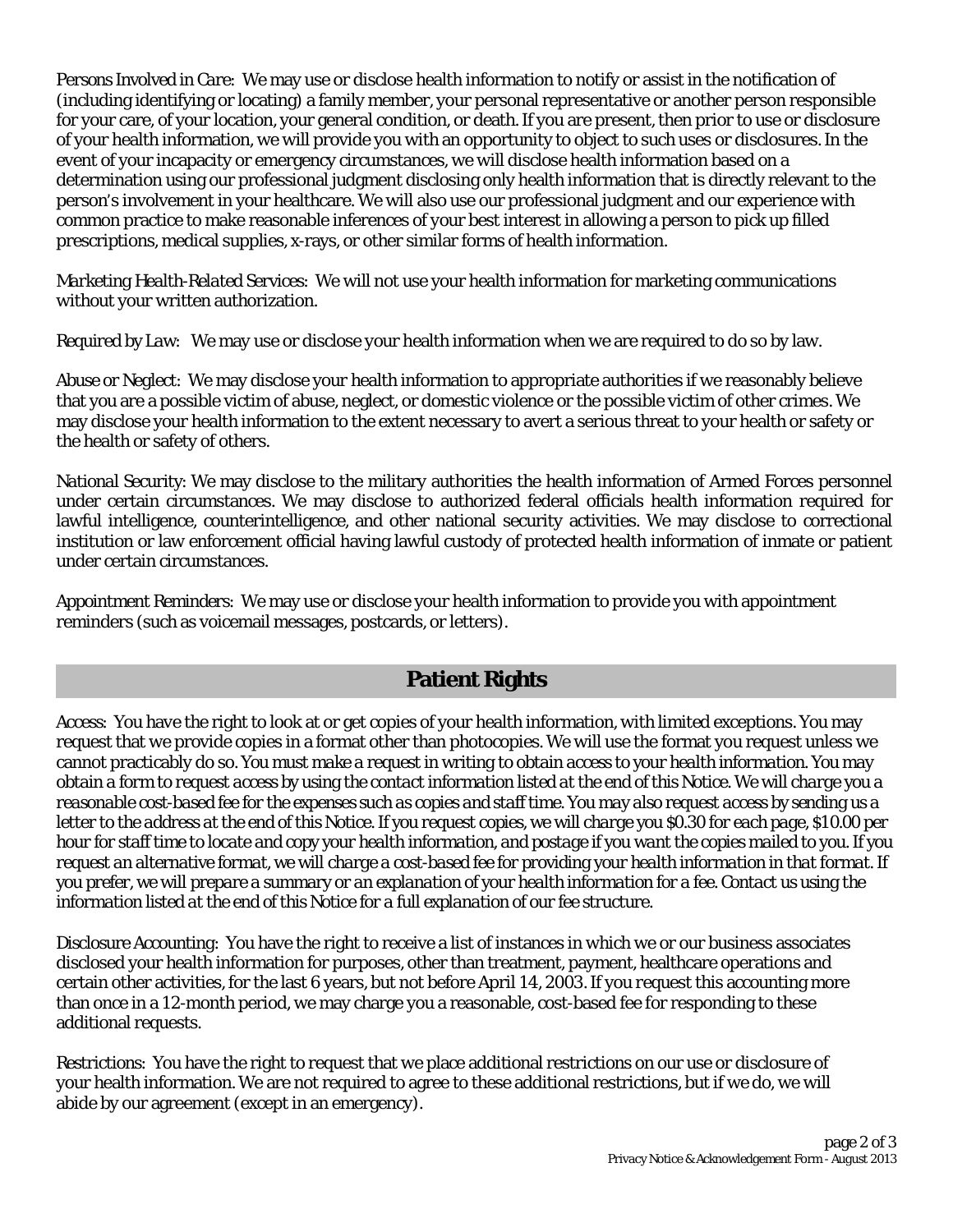*Alternative communication:* You have the right to request that we communicate with you about your health information by alternative means or to alternative locations. You must make your request in writing. Your request must specify the alternative means or location, and provide satisfactory explanation how payments will be handled under the alternative means or location you request.

*Amendment:* You have the right to request that we amend your health information. Your request must be in writing, and it must explain why the information should be amended. We may deny your request under certain circumstances.

*Electronic Notice:* If you receive this Notice on our website or by electronic mail (e-mail), you are entitled to receive this Notice in written form.

#### **Questions and Complaints**

If you want more information about our privacy practices or have questions or concerns, please contact us.

If you are concerned that we may have violated your privacy rights, or you disagree with a decision we made about access to your health information or in response to a request you made to amend or restrict the use or disclosure of your health information or to have us communicate with you by alternative means or at alternative locations, you may complain to us using the contact information listed at the end of this Notice. You also may submit a written complaint to the U.S. Department of Health and Human Services. We will provide you with the address to file your complaint with the U.S. Department of Health and Human Services upon request.

We support your right to the privacy of your health information. We will not retaliate in any way if you choose to file a complaint with us or with the U.S. Department of Health and Human Services.

Contact Officer: Mary Lou Pena Family Dentistry of Gonzales P.O. Box 546 (mailing) 606 St. Louis Gonzales, Texas 78629

> 830.672.8664 phone 830.672.8665 fax

drgloria@familydentistryofgonzales.com

© 2002 American Dental Association All Rights Reserved (modified in August 2013)

Reproduction and use of this form by dentists and their staff is permitted. Any other use, duplication or distribution of this form by any other party requires the prior written approval of the American Dental Association.

This Form is educational only, does not constitute legal advice, and covers only federal, not state, law (August 14, 2002).